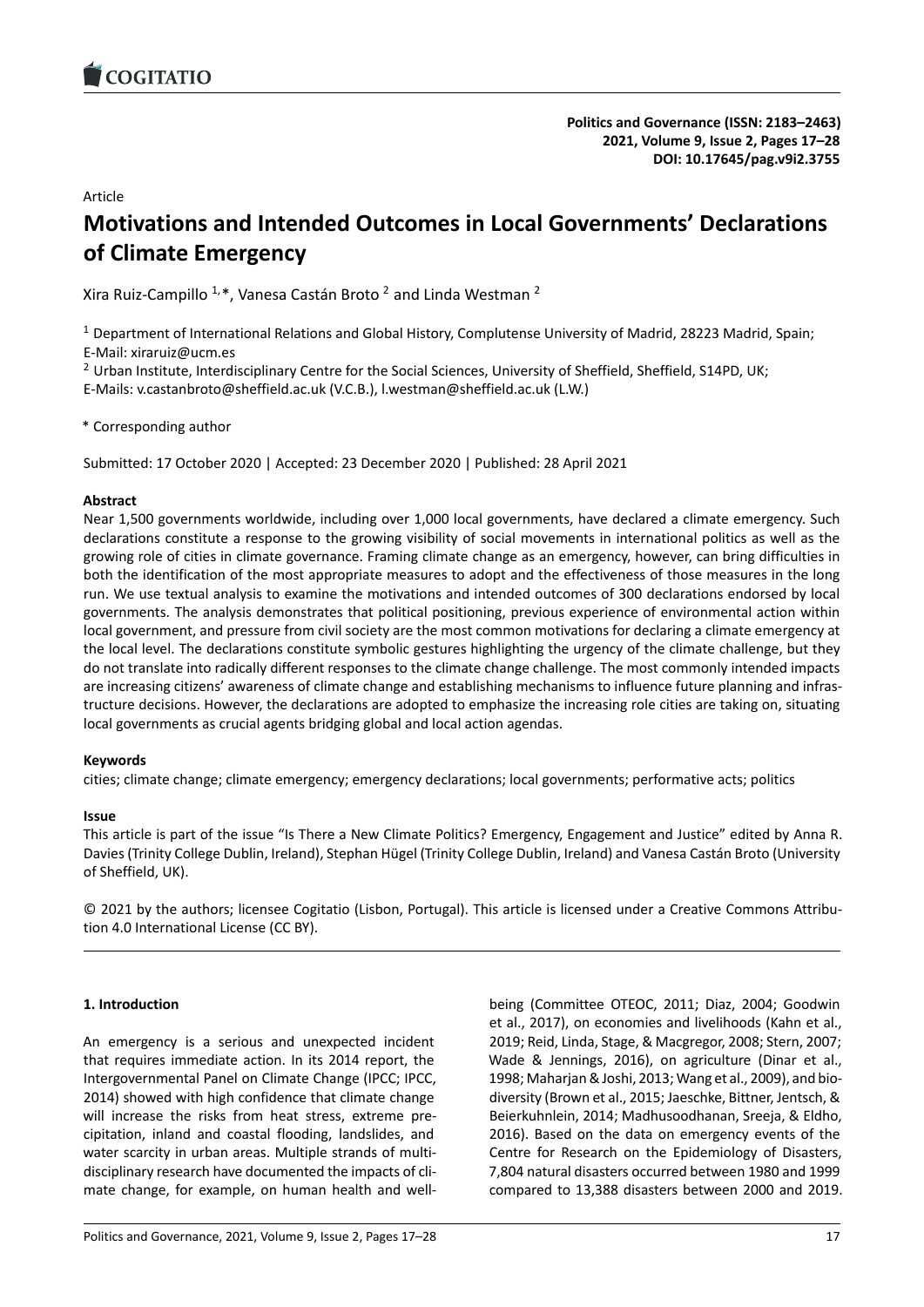#### COGHALIO

Many institutions, from the United Nations Environment [Programme to the Eu](https://www.cogitatiopress.com)ropean Parliament, characterize this situation as a climate emergency.

Cities have been central to emergency discourses. Darebin (Australia) was the first city in the world to declare a climate emergency on December 5, 2016. Three years later, more than 1,500 climate emergency declarations had been passed by governments and jurisdictions in 29 countries, covering a population of more than 820 million (Cedamia, 2020). Approximately 1,000 of these correspond to local governments, of which most are concentrated in high-income countries, except for three declarations in the Philippines and one in Brazil (Figure 1; see also Supplementary File 1).

The peak in the adoption of declarations occurred after mid-2019, with more than 900 local declarations adopted in the space of only a few months. This peak occurred at the time of the release of the *Global Warming of 1.5°C* IPCC report in October 2018, which coincided with a surge in internet searches for 'climate emergency' and 'climate crisis' (Thackeray et al., 2020). Local governments had adopted 1,000 declarations by April 2020 (Figure 2). This is, however, not a local phenomenon: Institutions at all levels of governance, including supranational authorities and businesses, have adopted climate emergency declarations. Moreover, in December 2020, the UN secretary-general, António Guterres, asked all governments to declare a state of climate emergency until the world has reached net-zero  $CO<sub>2</sub>$  emissions (Harvey, 2020).

The term 'climate emergency' has been present in international climate politics for over two decades. Statements from the early United Nations Framework Convention on Climate Change Conference of Parties (the COPs) primarily urged technology transfers and finance to support transitions in low-income countries. However, the *Fourth Assessment Report* of the IPCC (from 2007) and Al Gore's documentary *An Inconvenient Truth* (from 2006) marked an inflexion point in the international discourse. In 2007, after a visit to Antarctica, former UN Secretary-General Ban Ki-Moon declared that climate change was an emergency that required emergency action ("UN chief makes Antarctica visit," 2007). A few months later, Spratt and Sutton (2008) published *Climate Code Red: The Case for Emergency Action*, which argued that declaring a state of emergency was a strategy for governments and other institutions to move away from 'business as usual' strategies to tackle climate change (Spratt & Sutton, 2008). A network of grassroots climate groups in Australia adopted the term 'climate emergency' to demand emergency action (Cedamia, 2020). Simultaneously, emergency discourses proliferated in academic reports, policy documents, and the media (Wilson & Orlove, 2019).

The declarations can be read as the culmination of social movements' efforts to raise the climate change profile in public policy. Climate emergency discourse brings together multiple constituencies, including established environmental movements, direct action groups (such as Extinction Rebellion), and a rapidly-growing



**Figure 1.** Declarations in local governments (by countries). Source: Authors' elaboration with information retrieved from Cedamia.org in April 2020.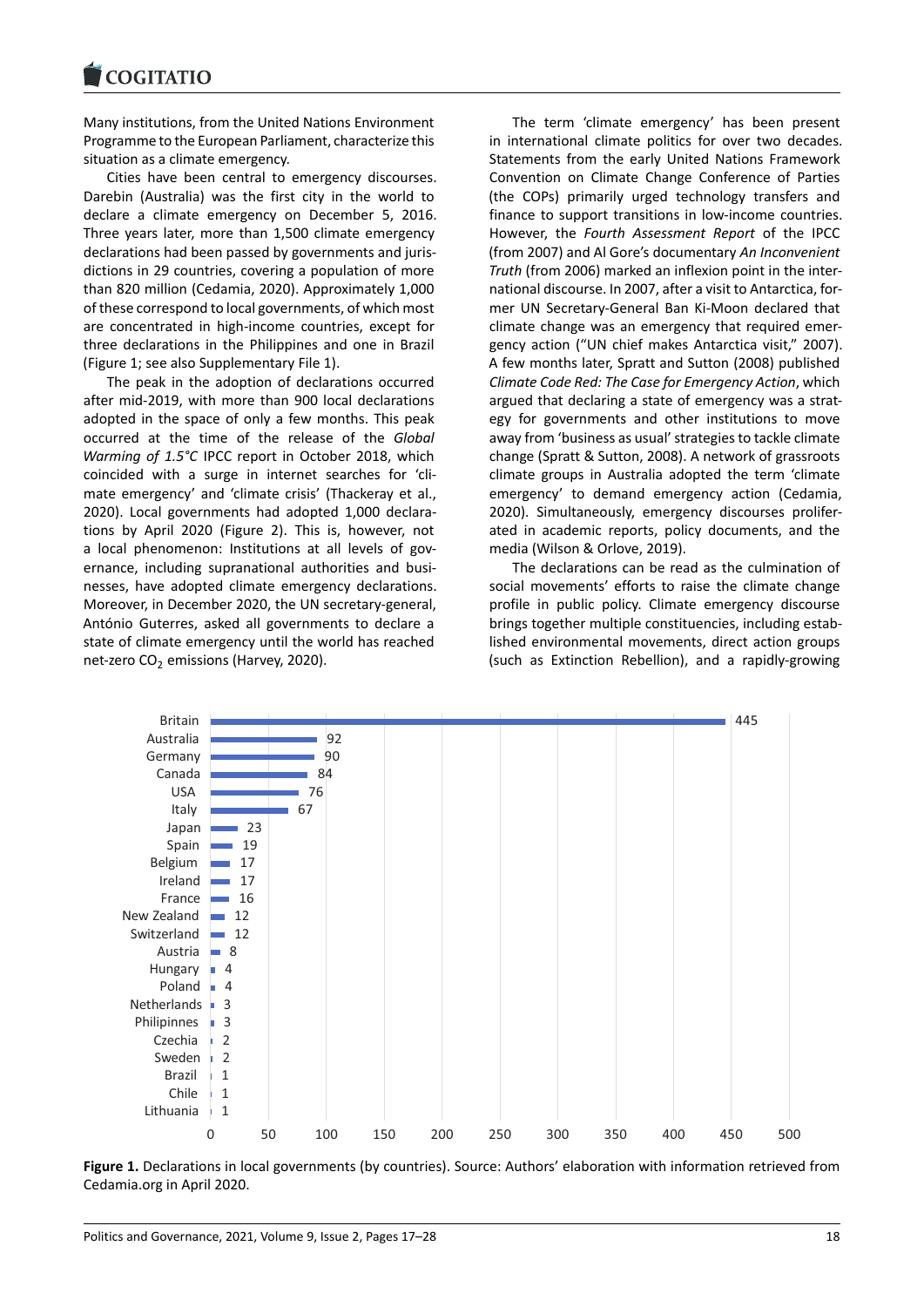

**Figure 2.** Evolution in the number of declarations adopted by local governments. Source: Authors' elaboration with information retrieved from Cedamia.org in April 2020.

international youth movement (Fridays for Future). These movements claim that current government action is insufficient to address climate change (UN Environment Programme, 2019).

This article aims to explore the scope of the climate emergency declarations, focusing on explicitly stated motivations and intended outcomes of local governments. The declarations emerge as a new putative mechanism to govern climate change in cities (Bulkeley & Kern, 2006; Kern & Alber, 2009). Following a literature review, our position is that emergency declarations mediate forms of performative power that influence climate governance at the local level. Our analysis involves a systematic examination of the motivations and intended outcomes of 300 declarations of climate emergency in local governments in 24 countries. The analysis of motivations suggests that the declarations constitute an instrument for local governments to position themselves in a global political landscape. However, the declarations also have performative power, as local governments commit to being held to account for their decisions. While the declarations may well fail to generate new forms of rapid, transformative action to tackle climate change, they do herald new political interactions to respond to climate change.

### **2. Performative Acts and the Meaning of 'Emergency'**

The emergency discourse relates to the growing salience of an understanding of climate change as a security issue in academic and political debates. Climate change securitization became mainstream between 2007 and 2011 when it reached organizations such as the EU, the Organization for Security and Co-operation in Europe (OSCE), and the UN (Scott, 2012; Torres Camprubí, 2016). The framing of climate change as an existential issue, as a crisis or a disaster, is seen by some as a move to influence the way climate change is debated and understood, arguing that the rhetoric of emergency helps to bring climate change out of the ordinary and signals the need for quick action (Warner & Boas, 2017). While some fear

that this securitisation shift may jeopardize decades of humanitarian work and human development programs (Thomas & Warner, 2019), others see it as an opportunity to regulate climate change through legislation, to make national governments more likely to assume their responsibilities (Giles Carnero, 2016), or to turn the military into a more valuable tool by involving them in the response to climate change (Matthew, 2000).

Oels (2012) has described three different schools of thought that analyse the framing of climate change as a security threat: the Copenhagen School, the human security perspective, and the Paris School (Oels, 2012). The Copenhagen School is concerned with the extent to which securitization of climate change as an existential threat may legitimise the implementation of mitigation and adaptation action via undemocratic procedures (Scott, 2012). The human security school links climate change to the vulnerability of local places and social groups, shifting the focus from state security to personal safety and sustainable development (Barnett & Adger, 2007). Finally, the Paris School argues for moving the focus away from the securitisation of climate change to the climatization of the security industry, as security professionals and institutions become increasingly engaged in climate action and debate (Oels, 2012; see also Jayaram, 2020).

Despite its widespread use, what the term 'emergency' refers to in the phrase 'climate emergency' is unclear. There are different meanings of the concept of emergency (Anderson & Adey, 2012). For this article, we use a conventional definition of 'emergency' as "something dangerous or severe that happens suddenly or unexpectedly and needs rapid action to avoid harmful results", as per the Cambridge Dictionary (Emergency, n.d.). The UN Department of Humanitarian Affairs (1992, p. 34) also defines 'emergency' as "a sudden and usually unforeseen event that calls for immediate measures to minimize its adverse consequences". Both definitions encapsulate the concerns of environmental and youth organizations: the sense of urgency to act immediately and the consequences of not doing so. The etymological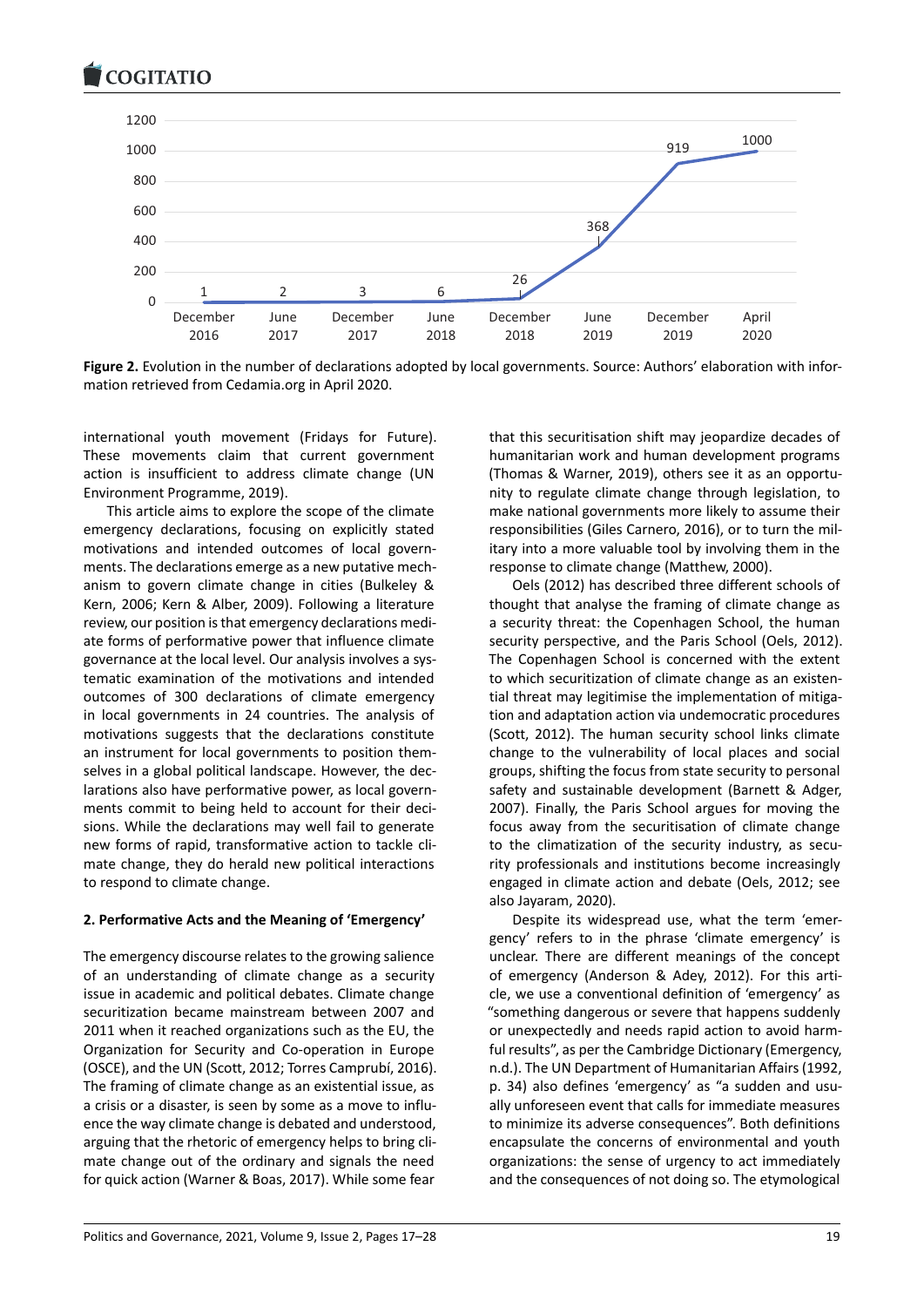root of the word emergency emphasizes 'to arise' or ['to come to light.' D](https://www.cogitatiopress.com)oes the visibility of climate change impacts justify the use of the word emergency? Are they coming to light now? The writer Robert Macfarlane memorably wrote that the challenge with climate change is that its consequences may seep into everyday life without being noticed until the point at which the whole environment has been damaged beyond repair (see Macfarlane, 2005). On their side, the Alliance of World Scientists issued a warning in 2019, asserting that the world was in a climate emergency and that mitigating and adapting to climate change would entail major transformations in our society (Ripple, Wolf, Newsome, Barnard, & Moomaw, 2019). Although there is a perception of a growing frequency of impacts that would justify that emergency, there is also a sense that the crisis has been brewing over decades. Indeed, in the Declaration of the 1st World Climate Conference held by the World Meteorological Organization in 1979, it was agreed that it was urgently necessary for the nations of the world to foresee and prevent potential manmade [sic] climate changes and to develop a common global strategy for a greater understanding of the climate (World Meteorological Organization, 1979, p. 713). Hence, the climate emergency cannot be said to have arisen unexpectedly.

The adoption of an emergency frame in climate action may cause a need to question the political responses provoked by the declaration of emergency, as well as their effectiveness. Wilson and Orlove (2019) characterize a climate emergency by time pressure (which calls for immediate action and may forestall regular deliberations) and 'interval' (the space of time in which there is an opportunity to prevent disaster). As emergencies are socially constructed phenomena—open to contestation—they may be formulated for political gain or to justify action (through 'crisification'; Wilson & Orlove, 2019). The emergency framing may produce a set of emotional and cognitive responses, which might shape decision making in unintended or even counterproductive ways.

The literature on the political consequences of emergency frames, in particular, demands caution in advancing emergency declarations. Emergencies often call for drastic action and a range of situations such as 'state of alert,' 'state of readiness,' 'state of internal war,' 'suspension of guarantees,' 'martial law' (Neocleus, 2006), or other extraordinary interventions (Wilson & Orlove, 2019). Historically, the outbreak of an emergency has often led to declarations of a 'state of emergency' or 'state of exception,' that have justified harsh government interventions during periods of war, insurrection, or terrorist threat (Agamben, 2005; Fassin & Pandolfi, 2010; Hulme, 2019). Consequently, some commentators fear that the impacts of climate change could trigger a new manifestation of the 'state of exception' in which new forms of authoritarianism become viable (Davies, 2019).

In this article, we follow the Copenhagen School's understanding of securitisation. Buzan, Wæver, and

de Wilde (1998) defined securitisation as a 'speech act,' not interesting as a sign referring to something real, but the utterance itself constituting the act. At the same time, securitisation also depends on other components, such as the acceptance of securitisation by an audience or emergency action by agents. The securitisation of the environment is effective only when new institutions or strategies respond to specific securitisation objectives (Hughes, 2007; Matthew, 1999). These observations suggest that the emergency discourse has brought climate change beyond professional spheres of securitisation, into the public and social debate.

In terms of effectiveness, we need to understand the role of emergency discourses in contrast to other, more established, discourses of climate change action. In the lectures delivered by John Austin at Harvard University in 1955 (Austin, 1962), he proposed the existence of two kinds of utterances: 'constatives,' for conveying information, and 'performatives,' for performing actions. The notion of performatives captures how language utterances 'do things,' in addition to stating things (Austin, 1962). Austin's ideas connect what is being said and adopted (that there is a climate emergency) with what is being done (the consequences of declaring an emergency). Declaring a climate emergency entails an action because the action of 'declaring' compels city councils and other local actors to deliver climate change commitments. Climate declarations state motives and respond to those motives; however, the response can only be effective if concrete action emerges from such statements.

### **3. Emergency Discourses and Local Action**

The novelty of cities' engagement with the climate emergency is questionable given that local governments have expressed their commitment towards environmental protection for decades. Municipal authorities had already been profiled as champions of sustainability in the UN-led program Agenda 21 (UN Division for Sustainable Development, 1992), which presented local governments as sensitive to public opinion, able to facilitate participation, and already in charge of planning and policymaking in multiple sustainability domains (e.g., Brugmann, 1996; Mehta, 1996). Initiatives established in the 1990s, such as the Cities for Climate Protection program led by the International Council for Local Environmental Initiatives (ICLEI), firmly located the climate mitigation agenda within the jurisdiction of local governments (Betsill, 2001; Bulkeley, 2000). There were many reasons why municipal authorities took an interest in emission reductions, including opportunities for win-win action due to energy conservation lowering costs and providing economic benefits (Bulkeley, 2000).

A broad range of 'co-benefits' associated with climate action at the city level has since then materialized, as emission reductions have been linked to a diversity of sectors and policy strategies (de Oliveira, 2013;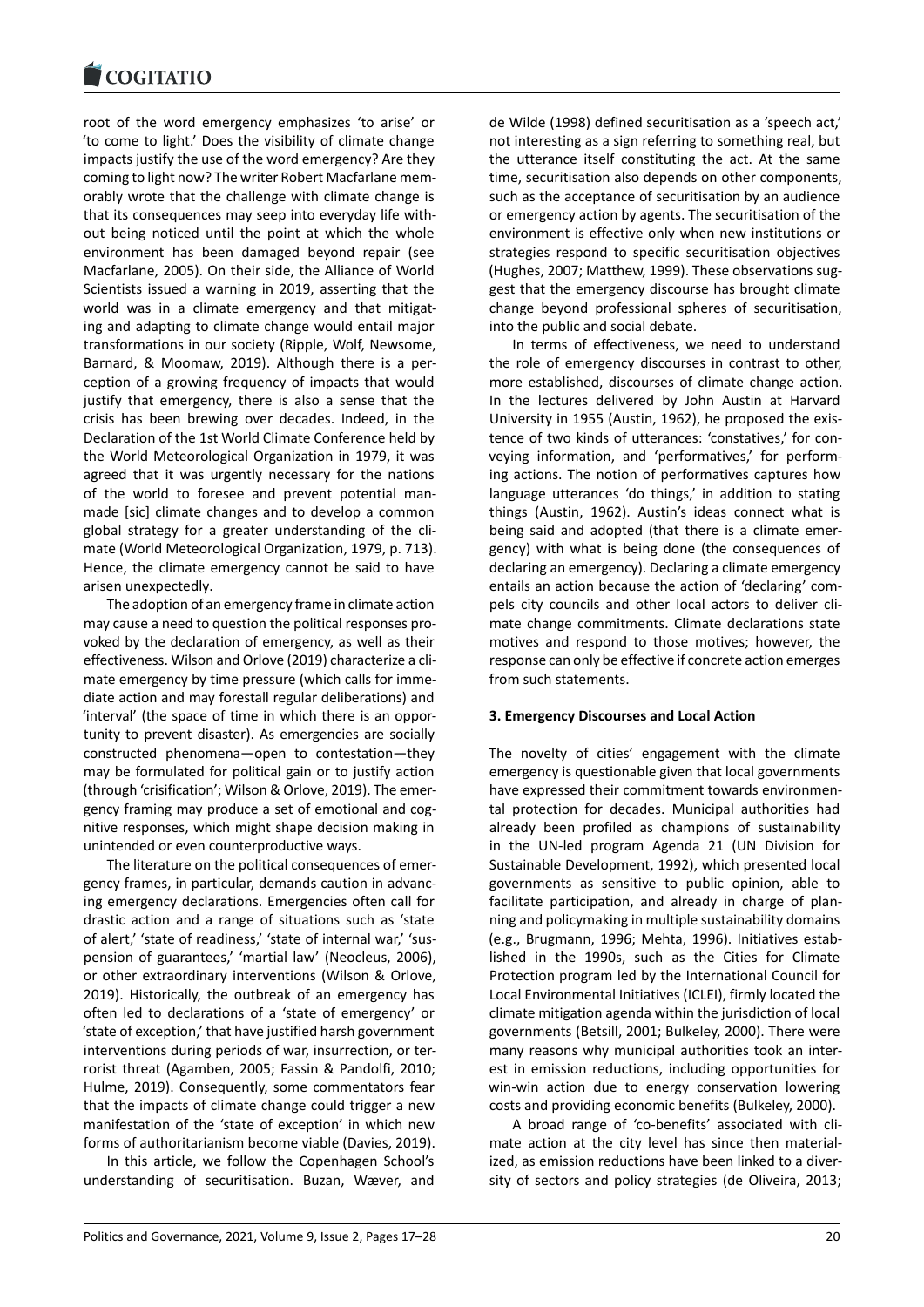#### **LOGITATIO**

Doll & de Oliveira, 2017; Lee & van de Meene, 2013; [Rashidi, Stadelmann,](https://www.cogitatiopress.com) & Patt, 2017). Examples include job creation (e.g., through local contracting and new business opportunities linked with energy efficiency improvements; Betsill, 2001) as well as improved air quality and reduced congestion (e.g., through investment in public transport; Betsill, 2001; Thambiran & Diab, 2011). In the last decades, nature-based solutions—responses that emphasise nature's role in providing environmental services—have become the dominant discourse of local climate action (Frantzeskaki et al., 2019). Climate mitigation has also increasingly become linked with established city branding strategies coupled with economic growth and investment through the association between low carbon development and a set of economic development aspirations, such as smart city and eco-city labels (Caprotti, 2014; Hollands, 2015; Long & Rice, 2019).

Emergency declarations at the local level thus relate to existing trajectories of climate action and urban resilience concerns. Lack of action following the declaration of climate emergency can harm local governments' credibility. For government institutions, credibility depends on achieving consistency between words and deeds (Kouzes & Posner, 2011; Lewicki & Bunker, 1996; Shapiro, Sheppard, & Cheraskin, 1992). Whatever their role, political leaders or social activists must act in ways consistent with the values of the people they represent (Kouzes & Posner, 2011). Deficits in political legitimacy may emerge if credible action plans and forceful implementation do not match emergency declarations.

Further, nobody can predict the consequences and appropriations of an utterance, such as a climate emergency declaration. Derrida (1988) argued that if an utterance is performable, it can also be distorted, reused, misused, misperformed, changed, and twisted in some new way (Robinson, 2003). For Derrida, there was a danger in the opportunities to reimagine language and its performativity in different contexts. Austin and Searle suggested that utterances adopted outside their proper contexts may become 'parasite speech acts' because they 'act' but in ways in which they cannot be taken as serious or literal (Austin, 1962). Parasitic speech acts are different from normal speech acts because of the lack of alignment between motivations and the utterance—and its consequences (Halion, 1989). Utterances can also be parasitic if they pose a danger to the context in which they are pronounced.

Appropriations happen in every utterance. The constant use of the phrase 'climate emergency' distorts its meaning within climate change debates. The declarations themselves will constitute a problem if the lack of consistency between motivations and responses leads to a devaluation of emergency discourse, without an alternative to substitute it. Aside from promoting authoritarianism, as feared by some, subtler risks may be embedded in emergency declarations if they direct social efforts for collective action in ways that do not promote the overall public good. Indeed, the declaration of climate

emergencies has received criticism for being too narrow when positioning climate change against other pressing issues (e.g., poverty, economic and social inequality), and for expressing a new form of a democratic 'green populism' (Davies, 2019; Hulme, 2019).

The climate emergency declarations appear to have created momentum for climate action and galvanised a social movement. They may have opened spaces for collaboration within the geographies in which they have been declared. However, there is considerable uncertainty about their role and potential. We propose to examine the motivations and intended outcomes embedded in local governments' emergency declarations as a first step towards exploring their role in local governance.

# **4. Methodology**

Cedamia.org (derived from "Climate Emergency Declaration and Mobilisation in Action") is a campaign to promote climate emergency declarations at all levels of government, in partnership with the Council Action in the Climate Emergency (CACE). Margaret Hender and Philip Sutton manage a website and a Facebook group that provide access to available declarations. We selected 300 declarations from local governments available from this archive (Supplementary File 1) which, in total, cover a population of over 85.6 million people. To identify declarations for analysis, we selected all declarations (148 in total) from countries that had issued less than 25 declarations (from countries with only two declarations, such as Brazil and Sweden, to those with up to 25 declarations, such as Germany). Next, we selected 152 documents from the six countries with more than 25 declarations adopted by cities with more than 50,000 people. When the information on the declaration contained in the archive was limited to simply the acknowledgement of a declaration having been made, we resorted to additional documents to obtain information on the motivations and intended outcomes of the emergency declaration. Those additional documents included press articles available for cities that reported the declaration's adoption, the minutes from the public meetings that led to the declaration, and public statements or interviews discussing their importance. We analysed the original declarations in English, Swedish, French, Italian, and Spanish. For any other languages, we used translated versions.

We compared the declarations in an excel spreadsheet, which allowed for systematic comparison and evaluation of patterns across cases. The 300 declarations were coded according to a set of pre-defined categories for motivations and intended outcomes. It is important to note that many declarations include multiple motivations behind their adoption (while some did not provide any motivation). As a result, the sum of N is greater than 300. Each co-author coded 100 declarations, followed by a revision of each others' coding. Tables 1 and 2 provide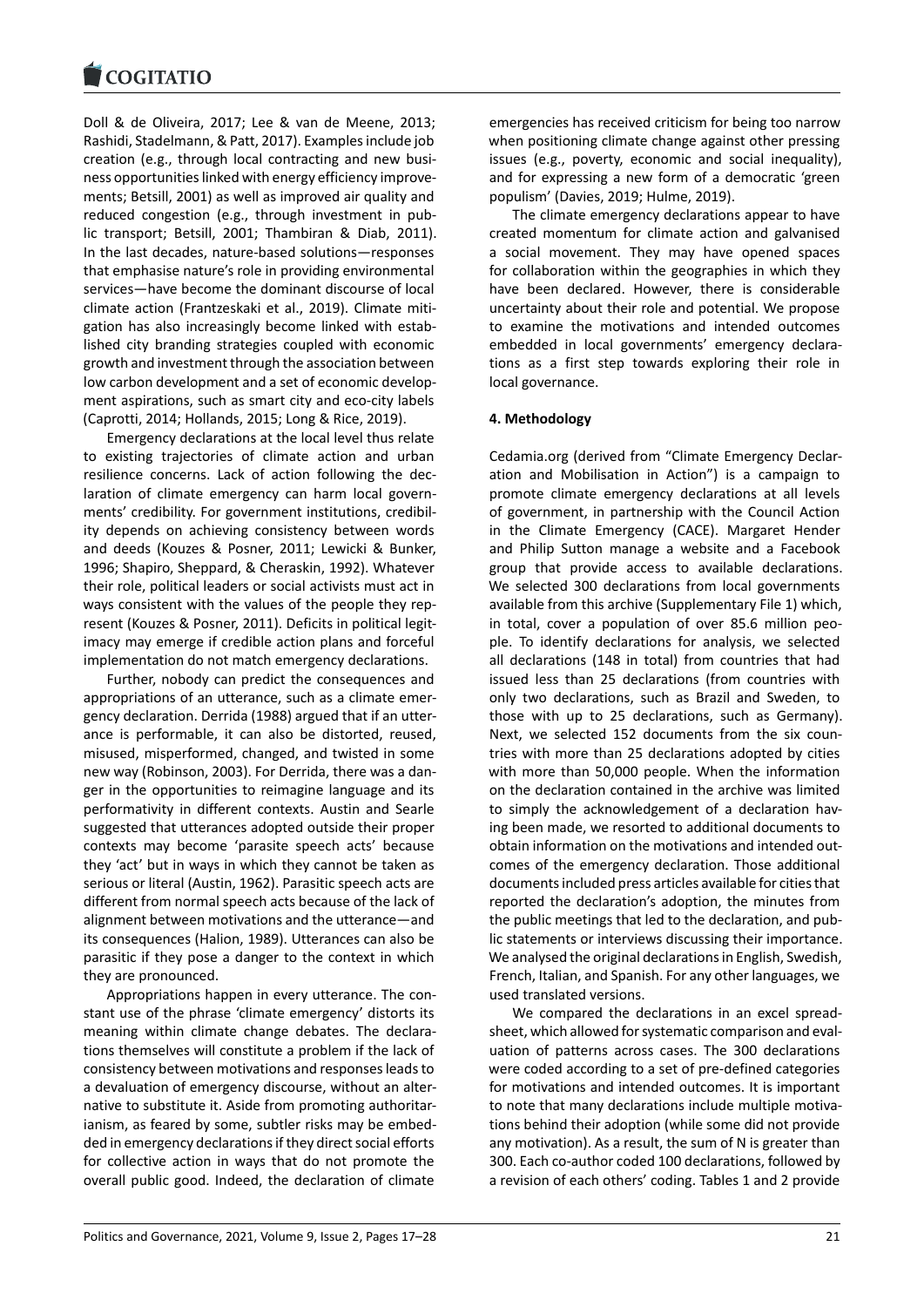an overview of the themes and their frequencies. For [motivations, we also](https://www.cogitatiopress.com) compiled a table exemplifying the topics with quote examples (Supplementary File 2).

# **5. Motivations to Adopt Climate Declarations**

Our analysis of the motivations behind the declarations shows that local governments operate in the interface between international discourse and place-based concerns. There are various mechanisms at play, which we have grouped into three sets of rationales: political positioning, articulation of local concerns, and pressure from the civil society (Table 1). While most cities cited multiple reasons behind the adoption, 15% of authorities in our sample did not explain their rationale at all.

The first set of motivations relate to political positioning and international signalling of climate action intentions. A third of the declarations presented such motivation with reference to international policy (for example, references to the Paris Agreement and the SDGs, international events such as the Rio Summit or the COP conferences, or regulatory instruments such as the Kyoto Protocol and EU directives). Many declarations explicitly mention IPCC reports, mainly the target to keep global average temperature changes under 1.5°C. These motivations were similarly phrased across municipalities (especially declarations within the same country, such as Belgium), suggesting that local governments shared templates. These similarities suggest that the declarations do not necessarily reflect local knowledge of international politics.

A different political positioning style is visible concerning other government institutions within the sphere of influence of a particular local government. Many declarations (14% of declarations) were adopted following the declaration of emergency in other local governments within a given regional or national context. Positioning local government in relation to higher government levels was also common (10% of declarations). Declarations are presented as advocacy exercises to demand the

transfer of funds, respond to higher-level resolutions, or highlight federal and state governments' lack of action. A final political justification was to respond to local party politics (6% of declarations). For example, many German cities declared a climate emergency following the request of Fridays for Future, which was supported by the Green Party and the Social Democratic Party. The same occurred in cities in Belgium and Spain, where the greens tabled motions to pass declarations. In some cities, opposition groups proposed the declaration as a strategy to obtain political visibility. Here, the political environment was an essential factor, as green and leftgreen parties played a central role in many cases.

The second set of motivations relates to specific conditions associated with climate change. The most common was a history of local government commitment to sustainability and identity of environmental leadership (e.g., commitments to emission reductions, carbon neutral targets, and participation in transnational networks; 24% of declarations). For instance, the Declaration of Recife (Brazil) mentioned that their Mayor is the president of ICLEI South America. Tacoma (US) located the declaration within its history as one of the US's most contaminated sites, which has inspired decades of environmental engagement. This rhetoric echoes Agenda 21 discourses, viewing local government—the authority closest to the people—as holding special responsibility to advance sustainability and protect future generations. Many of these justifications communicate an unmistakable sense of pride in the city's trajectory of environmental action. Links with social issues also emerged, such as precariousness and social exclusion, fuel poverty, and impacts on the homeless (6% of declarations). Many cities in France associated the declaration with the yellow vest protests against rising fuel prices.

Motivations related to local conditions also included the experience of climate impacts (9% of declarations). In Australia, for example, the declarations referred to stress on water resources and the death of animals,

| Motivation behind adoption  |                                                | N   | Frequency |
|-----------------------------|------------------------------------------------|-----|-----------|
| None                        | No explicit rationale                          | 46  | 0.15      |
| Political positioning       | International policy                           | 100 | 0.33      |
|                             | Following other cities                         | 44  | 0.14      |
|                             | Positioning vis-a-vis higher-level government  | 29  | 0.10      |
|                             | Party politics                                 | 19  | 0.06      |
| Local concerns              | History of environmental commitment            | 71  | 0.24      |
|                             | Awareness of climate risks                     | 32  | 0.11      |
|                             | Previous impacts                               | 28  | 0.09      |
|                             | Link to social concerns                        | 16  | 0.06      |
| Pressure from civil society | Pressure from citizen and environmental groups | 65  | 0.22      |
|                             | Pressure from a single NGO                     | 35  | 0.12      |
|                             | Supporting school strikes                      | 27  | 0.09      |

**Table 1.** Summary of motivations to declare a climate emergency (Supplementary File 2).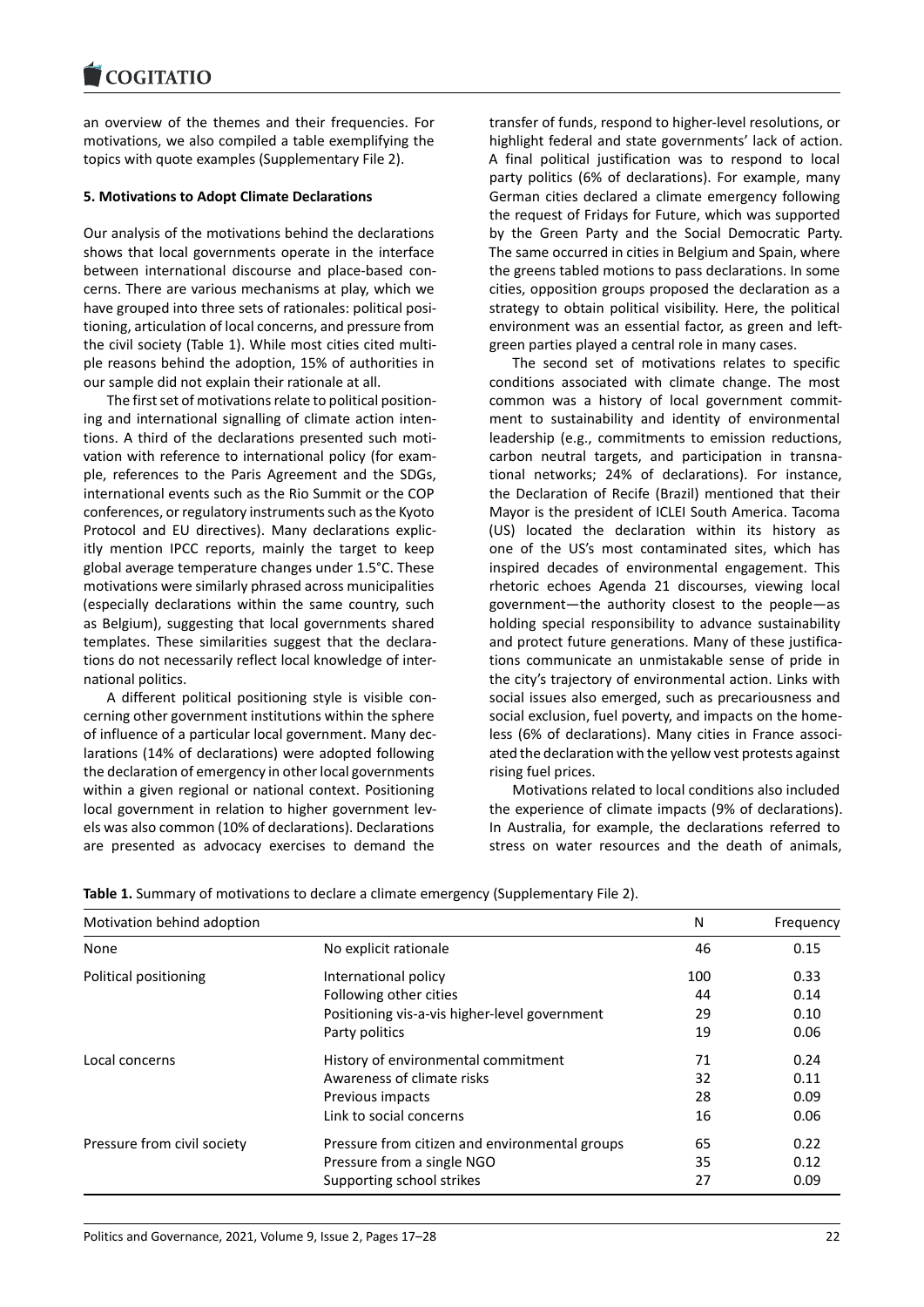#### **LOGITATIO**

storms, floods, and fires. A similar rationale was the [awareness of curren](https://www.cogitatiopress.com)t and future risks (11% of declarations). For instance, Prague's declaration was adopted after an investigation that demonstrated links between heat and the absence of green space. Other declarations pointed to future risks of heat exposure, flooding, sea-level rise, storm surges, and increased risk of disease. Some declarations referred to regional conditions, such as the vulnerability of the Mediterranean in cities in Spain and France, or, in several Japanese declarations, the prevalence of typhoons.

The third set of motivations followed pressure from civil society. Many declarations referred to citizens' petitions or the combined pressure from protests and the demands of local groups (22% of declarations). The largest number of such motivations were in Canada, where NGOs and activists exerted pressure through petitions, participation at council meetings, and protests. There were instances where a history of environmental activism and conflict was a strong influence, such as in Hualpén in Chile. The recurrent mentions of some environmental groups in the declarations suggest that those groups have influenced public discourses, such as Rise for Climate in Belgium, Extinction Rebellion in the UK and New Zealand, People Before Profit in Ireland, and Fridays for the Future in Germany and Italy.

What is the relationship between these motivations and the act of declaring an emergency? First, the reasons to declare an emergency rarely describe a newly emerged, urgent challenge; that is, something dangerous or serious that happens suddenly or unexpectedly. About 9% find motivation in recent climate changerelated impacts, but, for most, the justification builds on science, international policy, and global, rather than local, urgency. Second, while only some declarations contain an explicit call for action, many consolidate and showcase environmental commitment trajectories, where climate change is rarely seen as a new, unexpected event. Continuity (long-term action) rather than sudden responses appear to be more central to emergency declarations (Wilson & Orlove, 2019). The performative element of the emergency declarations consists of modelling examples of climate action and increasing social mobilization momentum, rather than fostering action in the specific locales where the declarations are adopted.

### **6. Intended Outcomes of Emergency Declarations**

The arguments in terms of the intended outcomes of the declarations are polarised. On one extreme, declarations are criticised as mere forms of signification, political moves with little more than symbolic value. Some politicians openly express that they are meeting public demands without committing to anything in particular. For example, in Villingen-Schwenningen (Germany) officials proposed that committing to the declaration 'would not hurt.' On the other extreme, the declarations constitute a commitment to action, connected to precise and specific demands from societal groups and the start of a path towards practical action for local governments, as exemplified for example, in the presentation of declarations in Irish municipalities as heralding a new way of doing climate politics aligning climate change and biodiversity concerns. The reality is usually something in between. Declarations result from both elements, the symbolic and the practical because both symbolic and practical elements are intimately linked in a performative utterance of this kind. Accordingly, most declarations provided evidence of both.

Table 2 presents an overview of the intended outcomes identified in the sample of declarations reviewed. A variety of intentions to achieve impact are embedded in the declarations. 52 declarations could not be linked to intended outcomes (17%). Almost half of the declarations (46%) show 'aspirational outcomes,' that is, intended outcomes in terms of the conception of the local government as an active agent in climate change action, the need to show leadership, and the embedded belief that this is a moment to 'change minds.' Some of the strategies repeated across declarations show a deliberate alignment of the declaration with ongoing strategies to deliver sustainability. For example, some declarations are aligned with concerns about other environmental issues, such as waste management in Japan. In countries like Ireland and Italy, the declarations emphasize the consideration of the climate emergency with a parallel biodiversity emergency, as reflected in the Intergovernmental Science-Policy Platform on Biodiversity and Ecosystem Services (IPBES) report. Statements of specific targets were less frequent. Many local governments aligned themselves with targets at higher governance levels, but 9% of the declarations established specific targets for their city. The action of setting a target establishes a benchmark for accountability alongside a direction for the action. Some of the declarations (11%) set explicit environmental education objectives.

A third of the declarations proposed specific actions to shape ongoing governance processes. For example, 19% of declarations promised to undertake planning activities, such as a Climate Action Plan or the deliberate integration of climate change-related measures in ongoing efforts at Masterplanning or Transport Planning. About 9% of the declarations stated that local government operations would mainstream climate change, for example, using climate impact assessments for any new developments and policies. Very few (10 declarations out of 300) made provisions for mobilizing economic and financial resources for climate action, whether through finance, making an explicit request to other government levels, or committing a part of the existing budget.

A quarter of the declarations position the local government as a central actor providing coordination or climate change action leadership. 13% of the declarations are explicit about the local government's role to nudge other government levels to take action. Many declara-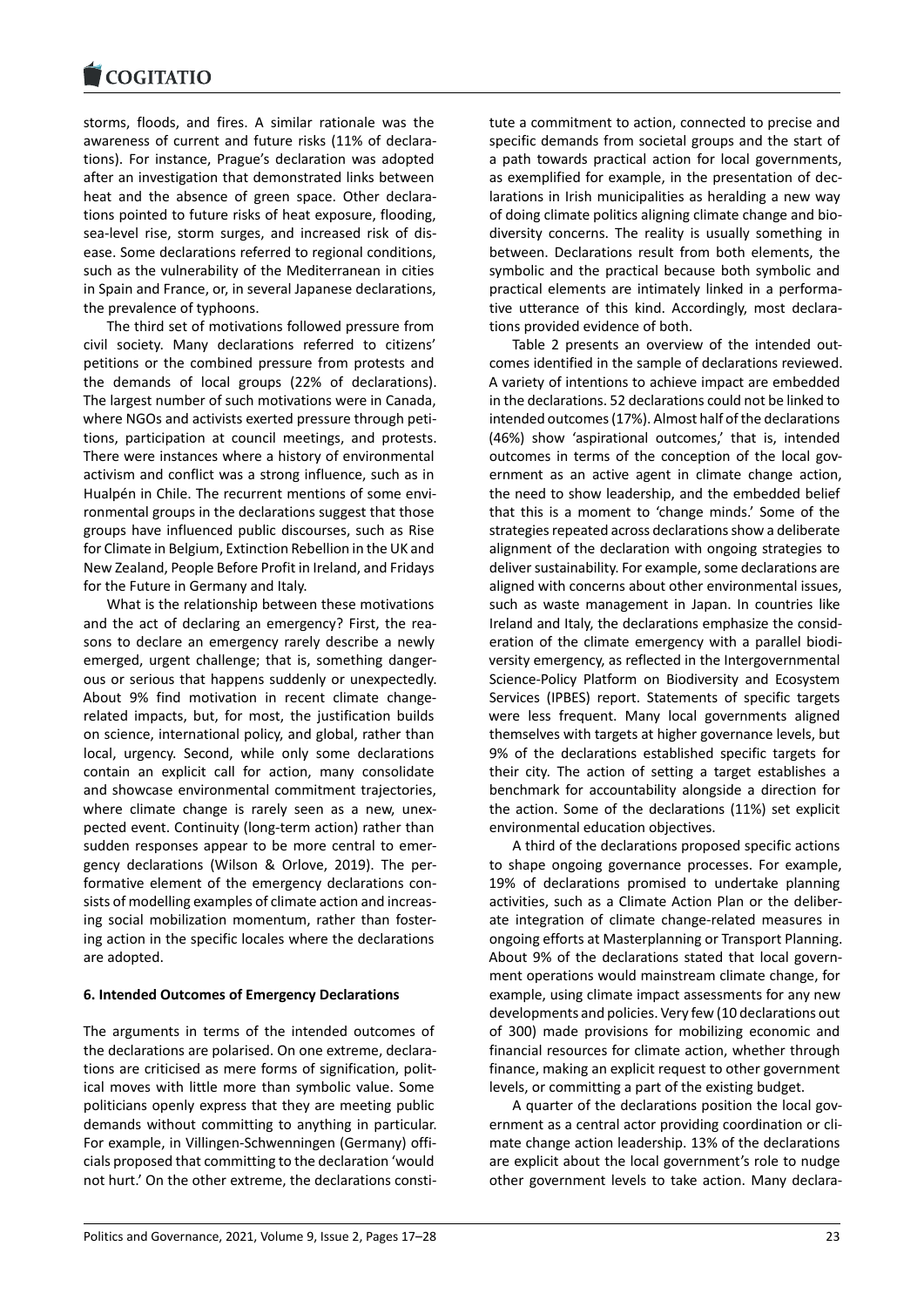### **Table 2.** Summary of intended outcomes of declaring a climate emergency.

| Intended outcomes of the declaration                                         | N   | Frequency |
|------------------------------------------------------------------------------|-----|-----------|
| Aspirational objectives                                                      | 139 | 0.46      |
| Aligning declaration to ongoing strategies                                   | 79  | 0.26      |
| Environmental education for citizens                                         | 34  | 0.11      |
| Setting specific targets                                                     | 26  | 0.09      |
| No clear aspirational outcomes                                               | 161 | 0.54      |
| Direct impact on existing governance processes                               | 95  | 0.32      |
| Integration of climate change into impact assessments                        | 28  | 0.09      |
| Mobilization of economic resources                                           | 10  | 0.03      |
| Planning (from Transport Planning to Masterplanning)                         | 57  | 0.19      |
| No practical outcomes                                                        | 205 | 0.68      |
| Coordination with other actors                                               | 75  | 0.25      |
| Multi-level dialogue                                                         | 36  | 0.12      |
| Nudge other government levels into action                                    | 39  | 0.13      |
| No multi-level changes                                                       | 225 | 0.75      |
| Restrictions on further action                                               | 32  | 0.11      |
| Create new municipal or other institutions, e.g., working group or committee | 25  | 0.08      |
| Move away from fossil fuels                                                  | 7   | 0.02      |
| Restrict future municipal decisions                                          | 20  | 0.07      |

tions identify the institution to be reached and the channels of communication to make it possible. The declarations are themselves part of that nudge. About 12% of the declarations focus on creating a multi-level dialogue to build forms of horizontal governance, bringing together communities, enabling participatory processes, or enabling civil society actors to act for climate change.

Finally, just over 11% of the declarations contain explicit attempts restricting future action. Of those, 8% commit local governments to create a specific body to deal with the climate emergency, be it a dedicated committee within the local government or a multi-actor conference. Also, 7% of the declarations pledge to enshrine climate change in local government operation frameworks so that climate concerns will influence and restrict future council decisions. Finally, a few declarations commit to divestment on fossil fuels (only 7 out of 300).

The analysis above shows that the declarations are themselves performative by proposing policy changes that align the operation of local government with its stated motivations; the integration of climate change in planning and impact assessment; the mediation of multi-level dialogues across government, civil society, and business; and the construction of a coherent message to influence governance futures. The declarations also shape what a climate emergency is and how to approach it. Rather than providing a sense of urgency in climate responses, the declarations emphasize the need to change climate politics by situating local governments as crucial agents bridging global and local action agendas. 'Less haste, more speed' is the motto of a report from Arup on how local governments can respond to the climate emergency (Arup, 2019). This report's key message is that addressing the climate emergency entails redefining local governance. Redefining local governance seems to be the main purpose of local emergencies, although the extent to which this has happened is unclear.

### **7. Conclusions**

Emergency declarations can be read as positioning exercises without a real impact on climate change motivations and stressors. However, our analysis also suggests that there are good reasons to be optimistic about them: They have a performative component that manifests both in the motivations for making them and their intended outcomes. Such declarations have multiple effects, from modelling environmental action trajectories to fostering multi-level dialogues. They anticipate practical effects in changing local governance, from shaping planning and making future commitments to setting targets, although evidence of those changes is not available in this assessment.

The adoption of the declarations shows the limited geography of a 'climate declarations movement' related to the emergency discourse, as most declarations were adopted in six countries: the UK (with 44% of the declarations), Australia, Germany, Canada, USA, and Italy (with 67 declarations). Accordingly, the declarations' motivations emphasize questions of responsibility instead of questions of risk and security and leave drivers of structural vulnerability untouched. The analysis of motivations suggests that proximity was an important factor in adopting declarations, whether because other local governments acted as models or because they were exposed to similar pressures. The declarations appear as a collective event rather than multiple instances that should be looked at in isolation.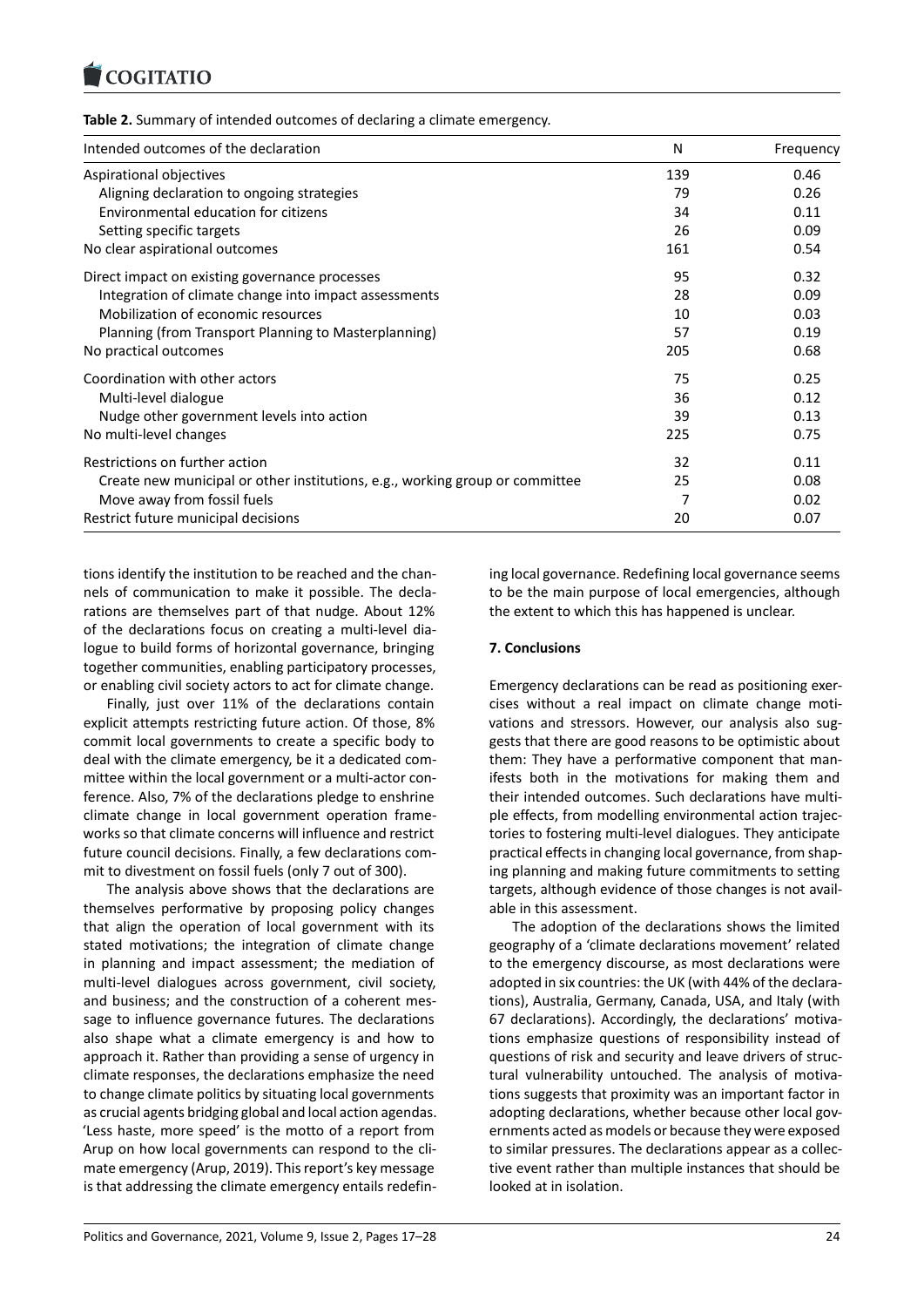#### **LOGITATIO**

Are climate emergency declarations, then, 'consta[tive' or 'performati](https://www.cogitatiopress.com)ve'? In consideration of Austin's (1962) reflections, local governments can adopt a climate emergency to allow the constative (the statement of declaring the emergency) to function performatively (the mere fact of adopting the emergency constitutes an action). If the declaration absolves further intervention, it would be counterproductive to support local climate action. Suppose the adoption of the emergency declarations in themselves is seen as constituting decisive action (suggesting that no further measures are required once the declaration is adopted). In that case, it could be directly detrimental to making progress in climate protection at the local level. The declarations prefigure action to move local governments to change some practices, but they hardly envisage transformative actions. As explained above, only 11% of declarations foray into institutional change, for example, restricting municipal decisions or facilitating divesting. None of those offer examples of undemocratic, authoritarian action advanced under the discourse of emergency. In line with this, the declarations do not demonstrate that climate change is being successfully securitised in these countries. Declaring a climate emergency is not evidence of securitisation, particularly without evidence of action by agents within the securitisation industry (Warner & Boas, 2017). Our findings do not confirm that securitisation follows public declarations of climate emergency, in town hall meetings, or with climate activists' participation. Rather a successful climatization seems to be observed in spheres of economic policy, in military investments, or in the changes of discourses in the security industry that hardly intervene in the emergency declarations at the local level (Oels, 2012).

Our research suggests that local climate politics have been changed by adopting emergency declarations at the local level. The collective stand of 1,500 local government authorities from around the world, at the very least, signals a spirit of solidarity and unity that may support further action and ambition. It shows the role cities are willing to play at the international level to give answers to global challenges and respond to the demands of an increasingly aware society. The declarations have been an opportunity to renew the cities' compromises in the fight against climate change and to deal with the clear demands of a part of the population that were seeking greater engagement at the local level. As Hulme (2019) reminds us, once a climate emergency is declared, it is hard to see how it can be undeclared; the question then becomes how will cities deliver their promises and how will it impact their credibility. In this sense, the emergency declarations may be performative by producing enduring alliances and lasting perceptions of what it means to live in a society under threat of climate change. At the same time, the research also indicates that most cities have not adopted plans or initiatives that go much further than those that were already planned and that the declaration of emergency does not

differ much in terms of plans to reduce emissions or adapt to climate change at the local level.

What we found absent in the climate emergency declarations examined was the question of urgency. The declarations recast climate change urgency as a call for shaping climate change governance, rather than rushing into delivering hasty or ill-conceived measures. From collaborative governance approaches to public consultations and legitimacy-building measures, the declarations herald a different era in climate change politics at the local level. Rather than driving local governments towards a state of exception—opening the door for authoritarian politics—the declarations constitute an anchor to dialogue across local government, social movements, and the private sector. In the context of increasing political polarization, the declarations establish bridges for dialogue at the local level. Bridges are also visible in the growing movements for climate justice, which emphasize the impacts of transitions on disadvantaged groups.

In summary, the emergency declarations are neither effective in creating a new age of climate action at the local level nor are they as dangerous as securitisation scholars suggest. While the emergency declarations seemed to have captured a particular moment of social concern regarding climate change, they follow a long trajectory of climate action at the local level. Maintaining the momentum seems to be the name of the game.

### **Acknowledgments**

This article is an output of the project LO-ACT (Low Carbon Action in Ordinary Cities), funded by the European Research Council (ERC) under the European Union's Horizon 2020 research and innovation programme (Grant Agreement No 804051—LO-ACT—ERC-2018-STG).

#### **Conflict of Interests**

The authors declare no conflict of interests.

#### **Supplementary Material**

Supplementary material for this article is available online in the format provided by the author (unedited).

#### **References**

- Agamben, G. (2005). A brief history of the state of exception by Giorgio Agamben: An excerpt from state of exception. *University of Chicago Press*. Retrieved from https://press.uchicago.edu/Misc/ Chicago/009254.html
- Anderson, B., & Adey, P. (2012). Governing events and life: "Emergency" in UK civil contingencies*. Political Geography*, *31*(1), [24–33.](https://press.uchicago.edu/Misc/Chicago/009254.html)
- Aru[p. \(2019\).](https://press.uchicago.edu/Misc/Chicago/009254.html) *You've declared a climate emergency…what next?* London: Arup.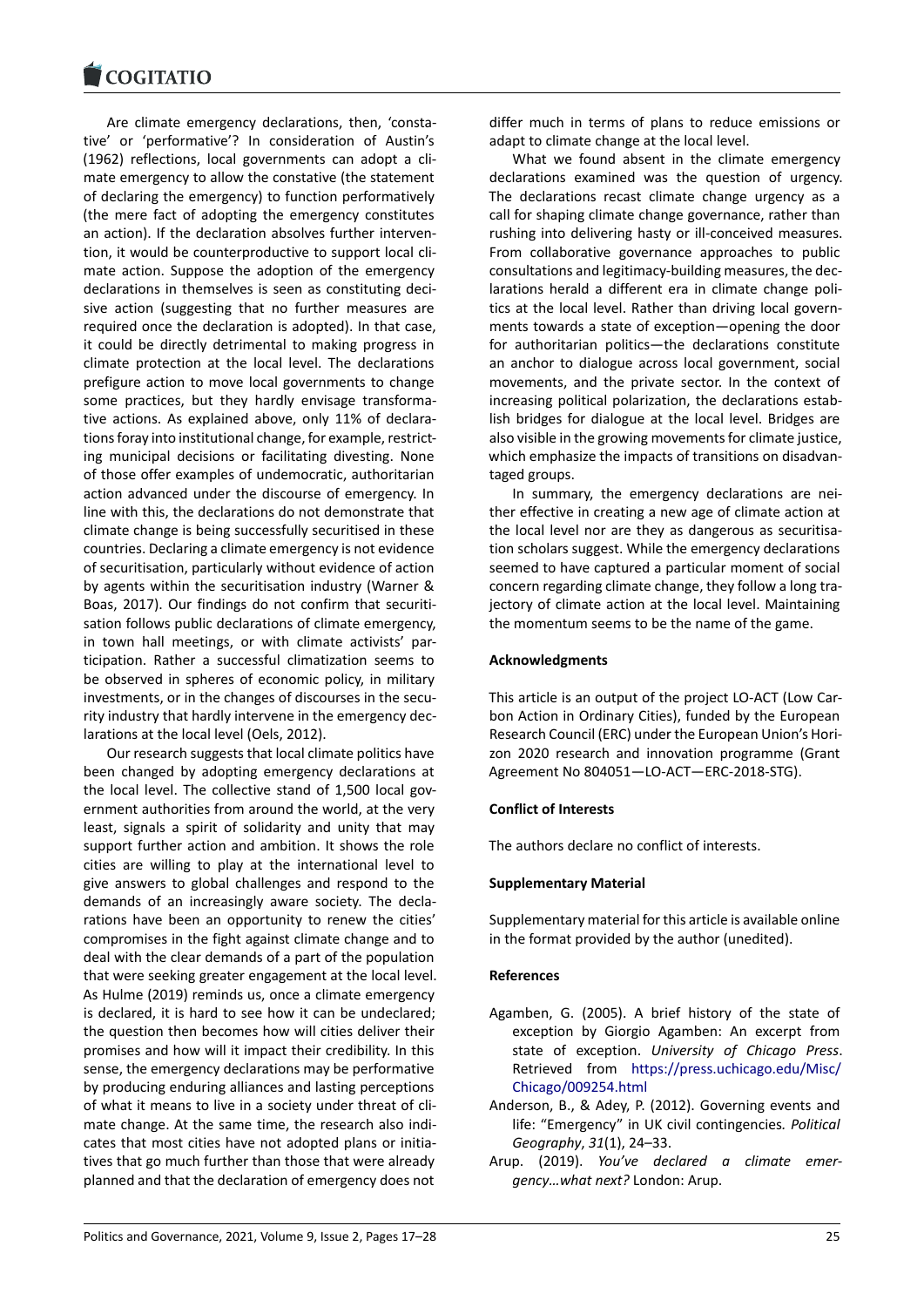#### **COMMITMENT**

- Austin, J. L. (1962). *How to do things with words: The [William James le](https://www.cogitatiopress.com)ctures delivered at Harvard University in 1955*. Oxford: Oxford University Press.
- Barnett, J., & Adger, W. N. (2007). Climate change, human security and violent conflict. *Political Geography*, *26*(6), 639–655.
- Betsill, M. M. (2001). Mitigating climate change in US cities: Opportunities and obstacles. *Local Environment*, *6*(4), 393–406.
- Brown, C., Brown, E., Murray-Rust, D., Cojocaru, G., Savin, C., & Rounsevell, M. (2015). Analysing uncertainties in climate change impact assessment across sectors and scenarios. *Climatic Change*, *128*, 293–306.
- Brugmann, J. (1996). Planning for sustainability at the local government level. *Environmental Impact Assessment Review*, *16*(4/5/6), 363–379.
- Bulkeley, H. (2000). Down to Earth: Local government and greenhouse policy in Australia. *Australian Geographer*, *31*(3), 289–308.
- Bulkeley, H., & Kern, K. (2006). Local government and the governing of climate change in Germany and the UK. *Urban Studies*, *43*(12), 2237–2259.
- Buzan, B., Wæver, O., & de Wilde, J. (1998). *Security: A new framework for analysis*. London: Lynne Rienner Publishers.
- Caprotti, F. (2014). Critical research on eco-cities? A walk through the Sino-Singapore Tianjin eco-city, China. *Cities*, *36*, 10–17.
- Cedamia. (2020). Climate emergency declaration evolution. *Cedamia*. Retrieved from https://www. cedamia.org/news/climate-emergency-declarationevolution
- Committee OTEOC. (2011). *Climate change, the indoor environment, and health*. Washington, [DC: National](https://www.cedamia.org/news/climate-emergency-declaration-evolution) [Academies Press.](https://www.cedamia.org/news/climate-emergency-declaration-evolution)
- Da[vies, W. \(20](https://www.cedamia.org/news/climate-emergency-declaration-evolution)19). Green populism? Action and mortality in the anthropocene. *CUSP*. Retrieved from https:// www.cusp.ac.uk/themes/m/m1-12
- de Oliveira, J. A. P. (2013). Learning how to align climate, environmental and development objectives in cities: Lessons from the implementatio[n of cli](https://www.cusp.ac.uk/themes/m/m1-12)[mate co-benefits initiatives in urban](https://www.cusp.ac.uk/themes/m/m1-12) Asia*. Journal of Cleaner Production*, *58*, 7–14.
- Derrida, J. (1988). *Limited inc.* Evanston, IL: Northwestern University Press.
- Diaz, J. (2004). The public health impact of global climate change. *Family Community Health*, *27*(3), 218–229.
- Dinar, A., Mendelsohn, R., Evenson, R., Parkh, J., Sanghi, A., Kumar, K., . . . Lonergan, S. (1998). *Measuring the impact of climate change on Indian agriculture* (World Bank technical paper no. WTP 402). Washington, DC: The World Bank.
- Doll, C. N., & de Oliveira, J. A. P. (2017). *Urbanization and climate co-benefits: Implementation of win-win interventions in cities*. Abingdon: Taylor & Francis.
- Emergency. (n.d.). In *Cambridge dictionary*. Retrieved from https://dictionary.cambridge.org/es/ diccionario/ingles/emergency
- Fassin, D., & Pandolfi, M. (2010). *Contemporary states of exception*. New York, NY: Zone Books.
- Frantzeskaki, N., McPhearson, T., Collier, M. J., Kendal, D., Bulkeley, H., Dumitru, A., . . . Pintér, L. (2019). Naturebased solutions for urban climate change adaptation: Linking science, policy, and practice communities for evidence-based decision-making. *BioScience*, *69*(6), 455–466.
- Giles Carnero, R. (2016). El cambio climático como riesgo y amenaza para la seguridad: derivaciones en el desarrollo del régimen jurídico internacional en materia de clima [Climate change as risk and security threat: Implications for the evolution of the international climate change regime]. *Araucaria*, *18*(36), 315–338.
- Goodwin, T., Thronton, C., Proffitt, R., Bender, A., Seal, S., & Corley, A. (2017). Climate change-related water disasters' impact on population health. *Journal of Nursing Scholarship*, *49*(6), 625–634.
- Halion, K. (1989). Speech act theory and deconstruction: A defence of the distinction between normal and parasitic speech acts. *e-Anglais*. Retrieved from https:// www.e-anglais.com/thesis.html
- Harvey, F. (2020, December 12). UN secretary-general urges all countries to declare climate emergencies. *The Guardian*. Retrieved from https[://www.](https://www.e-anglais.com/thesis.html) [theguardian.com/environment/2](https://www.e-anglais.com/thesis.html)020/dec/12/unsecretary-general-all-countries-declare-climateemergencies-antonio-guterres-climate-ambitionsummit
- Hol[lands, R. G. \(2015\). Critical interventions into t](https://www.theguardian.com/environment/2020/dec/12/un-secretary-general-all-countries-declare-climate-emergencies-antonio-guterres-climate-ambition-summit)he corporate smart city. *[Cambridge Journal of Reg](https://www.theguardian.com/environment/2020/dec/12/un-secretary-general-all-countries-declare-climate-emergencies-antonio-guterres-climate-ambition-summit)ions, [Economy and Society](https://www.theguardian.com/environment/2020/dec/12/un-secretary-general-all-countries-declare-climate-emergencies-antonio-guterres-climate-ambition-summit)*, *8*(1), 61–77.
- Hu[ghes, H.](https://www.theguardian.com/environment/2020/dec/12/un-secretary-general-all-countries-declare-climate-emergencies-antonio-guterres-climate-ambition-summit) (2007). *Climate change and securitization* (Unpublished Master's thesis). Cambridge University, Cambridge, UK.
- Hulme, M. (2019). Climate emergency politics is dangerous. *Issues in Science and Technology*, *36*(1), 23–25.
- Intergovernmental Panel on Climate Change. (2014). *Climate change 2014: Synthesis report—Contribution of working groups I, II and III to the fifth assessment report of the Intergovernmental Panel on Climate Change.* Geneva: Intergovernmental Panel on Climate Change.
- Jaeschke, A., Bittner, T., Jentsch, A., & Beierkuhnlein, C. (2014). The last decade in ecological climate change impact research: Where are we now? *Naturwissenschaften*, *101*, 1–9.
- Jayaram, D. (2020). 'Climatizing' military strategy? A case study of the Indian armed forces*. International Politics*, *2020*. Retrieved from https://link.springer.com/ article/10.1057/s41311-020-00247-3#citeas
- Kahn, M., Mohaddes, K., Ng, R., Hashem, M., Raissi, M., & Yang, J. (2019). *Long-term macroeconomic effects of climate change[: A cross-country analysis](https://link.springer.com/article/10.1057/s41311-020-00247-3#citeas)* [\(IMF Working Paper WP/19/215\). Washingt](https://link.springer.com/article/10.1057/s41311-020-00247-3#citeas)on, DC: International Monetary Fund.
- Kern, K., & Alber, G. (2009). Governing climate change in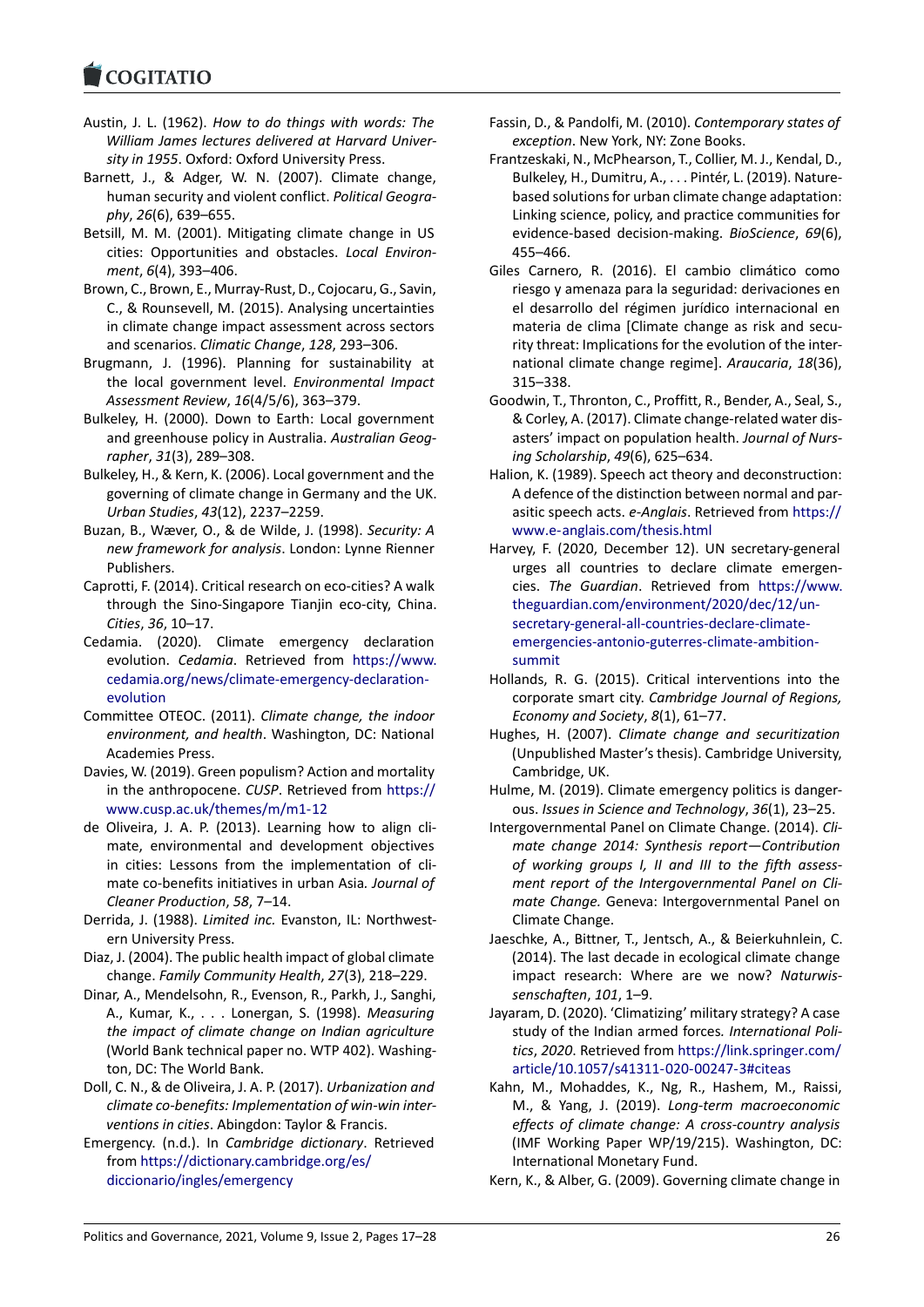cities: Modes of urban climate governance in multi[level systems. In](https://www.cogitatiopress.com) *Proceedings of the OECD Conference on Competitive Cities and Climate Change* (pp. 171–196). Paris: OECD.

- Kouzes, J., & Posner, B. (2011). *Credibility: How leaders gain and lose it, why people demand it*. San Francisco, CA: Jossey-Bass.
- Lee, T., & van de Meene, S. (2013). Comparative studies of urban climate co-benefits in Asian cities: An analysis of relationships between  $CO<sub>2</sub>$  emissions and environmental indicators. *Journal of Cleaner Production*, *58*, 15–24.
- Lewicki, R., & Bunker, B. (1996). Developing and maintaining trust in work relationships. In R. Kramer & T. Tyler (Eds.) *Trust in organisations: Frontiers of theory and research* (pp. 114–139). Thousand Oaks, CA: Sage.
- Long, J., & Rice, J. L. (2019). From sustainable urbanism to climate urbanism. *Urban Studies*, *56*(5), 992–1008.
- Macfarlane, R. (2005, September 24). The burning question. *The Guardian*. Retrieved from https:// www.theguardian.com/books/2005/sep/24/ featuresreviews.guardianreview29
- Madhusoodhanan, C. G., Sreeja, K. G., & Eldho, T. I. (2016). Climate change impact assessments [on the](https://www.theguardian.com/books/2005/sep/24/featuresreviews.guardianreview29) [water resources on India under extensive](https://www.theguardian.com/books/2005/sep/24/featuresreviews.guardianreview29) human [intervention.](https://www.theguardian.com/books/2005/sep/24/featuresreviews.guardianreview29) *Ambio*, *45*(6), 725–741.
- Maharjan, L., & Joshi, J. (2013). *Climate change, agriculture and rural livelihoods in developing countries*. Berlin: Springer.
- Matthew, R. A. (1999). Introduction: Mapping contested grounds. In D. H. Deudney & R. A. Matthew (Eds.), *Contested grounds: Security and conflict in the new environmental politics* (pp. 1–22). Albany, NY: SUNY Press.
- Matthew, R. A. (2000). The environment as a national security issue. *Journal of Policy History*, *12*(1), 101–122.
- Mehta, P. (1996). Local agenda 21: Practical experiences and emerging issues from the South. *Environmental Impact Assessment Review*, *16*(4/5/6), 309–320.
- Neocleus, M. (2006). The problem with normality: Taking exception to "permanent emergency." *Alternatives*, *31*(2), 191–213.
- Oels, A. (2012). From 'securitization' of climate change to 'climatization 'of the security field: Comparing three theoretical perspectives. In J. Scheffran, M. Brzoska, H. Brauch, P. Link, & J. Schilling (Eds.), *Climate change, human security and violent conflict* (pp. 185–205). Berlin and Heidelberg: Springer.
- Rashidi, K., Stadelmann, M., & Patt, A. (2017). Valuing co-benefits to make low-carbon investments in cities bankable: The case of waste and transportation projects. *Sustainable Cities and Society*, *34*, 69–78.
- Reid, H., Linda, S., Stage, J., & Macgregor, J. (2008). Climate change impacts on Namibia's natural resources and economy. *Climate Policy*, *8*(4), 452–466.
- Ripple, W. J., Wolf, C., Newsome, T. M., Barnard, P., &

Moomaw, W. R. (2019). World scientists' warning of a climate emergency. *BioScience*, *70*(1), 8–12.

- Robinson, D. (2003). *Performative linguistics: Speaking and translating as doing things with words*. London: Routledge.
- Scott, S. V. (2012). The securitisation of climate change in world politics: How close have we come and would full securitisation enhance the efficacy of global climate change policy? *Review of European Community & International Environmental Law*, *21*(3), 220–230.
- Shapiro, D., Sheppard, B., & Cheraskin, L. (1992). Business on a handshake. *Negotiation Journal*, *8*(4), 365–377.
- Spratt, D., & Sutton, P. (2008). *Climate code red: The case for emergency action*. Melbourne: Scribe.
- Stern, N. (2007). *The economics of climate change: The Stern review*. London: HM Treasury.
- Thackeray, S. J., Robinson, S., Smith, P., Rhea, B., Bernacchi, C., Byrne, M., . . . Long, S. (2020). Civil disobedience movements such as school strike for the climate are raising public awareness of the climate change emergency. *Global Change Biology*, *26*(3), 1046–1044.
- Thambiran, T., & Diab, R. D. (2011). Air pollution and climate change co-benefit opportunities in the road transportation sector in Durban, South Africa. *Atmospheric Environment*, *45*(16), 2683–2689.
- Thomas, K. A., & Warner, B. P. (2019). Weaponizing vulnerability to climate change. *Global Environmental Change*, *57*. https://doi.org/10.1016/j.gloenvcha. 2019.101928
- Torres Camprubí, A. (2016). Securitization of climate change: The inter-regional institutional voyage. *Yearbook of Inter[national Environmental Law](https://doi.org/10.1016/j.gloenvcha.2019.101928)*, *27*(1), [82–105.](https://doi.org/10.1016/j.gloenvcha.2019.101928)
- UN. (1992). *United Nations conference on environment & development: Agenda 21*. New York, NY: UN Division for Sustainable Development. Retrieved from https://sustainabledevelopment.un.org/content/ documents/Agenda21.pdf
- UN chief makes Antarctica visit. (2007, November 10). *BBC*. Retrieved from http://news.bbc.co.uk/2/ [hi/science/nature/7088435.stm](https://sustainabledevelopment.un.org/content/documents/Agenda21.pdf)
- UN [Department of Humanita](https://sustainabledevelopment.un.org/content/documents/Agenda21.pdf)rian Affairs. (1992). *Internationally agreed glossary of basic terms related to disaster management.* [Geneva: UN Department](http://news.bbc.co.uk/2/hi/science/nature/7088435.stm) [of Humanitarian Affairs. Retri](http://news.bbc.co.uk/2/hi/science/nature/7088435.stm)eved from https:// reliefweb.int/sites/reliefweb.int/files/resources/ 004DFD3E15B69A67C1256C4C006225C2-dhaglossary-1992.pdf
- UN Environment Programme. (2019, July 10). *[Higher](https://reliefweb.int/sites/reliefweb.int/files/resources/004DFD3E15B69A67C1256C4C006225C2-dha-glossary-1992.pdf) [and further education institutions across the gl](https://reliefweb.int/sites/reliefweb.int/files/resources/004DFD3E15B69A67C1256C4C006225C2-dha-glossary-1992.pdf)obe [declare climate emergency](https://reliefweb.int/sites/reliefweb.int/files/resources/004DFD3E15B69A67C1256C4C006225C2-dha-glossary-1992.pdf)* [Press release]. Retrieved from [https://www](https://reliefweb.int/sites/reliefweb.int/files/resources/004DFD3E15B69A67C1256C4C006225C2-dha-glossary-1992.pdf).unenvironment.org/news-andstories/press-release/higher-and-further-educationinstitutions-across-globe-declare
- Wade, K., & Jennings, M. (2016). *The impact of climate chan[ge on the global economy](https://www.unenvironment.org/news-and-stories/press-release/higher-and-further-education-institutions-across-globe-declare)*. London: Schroders.